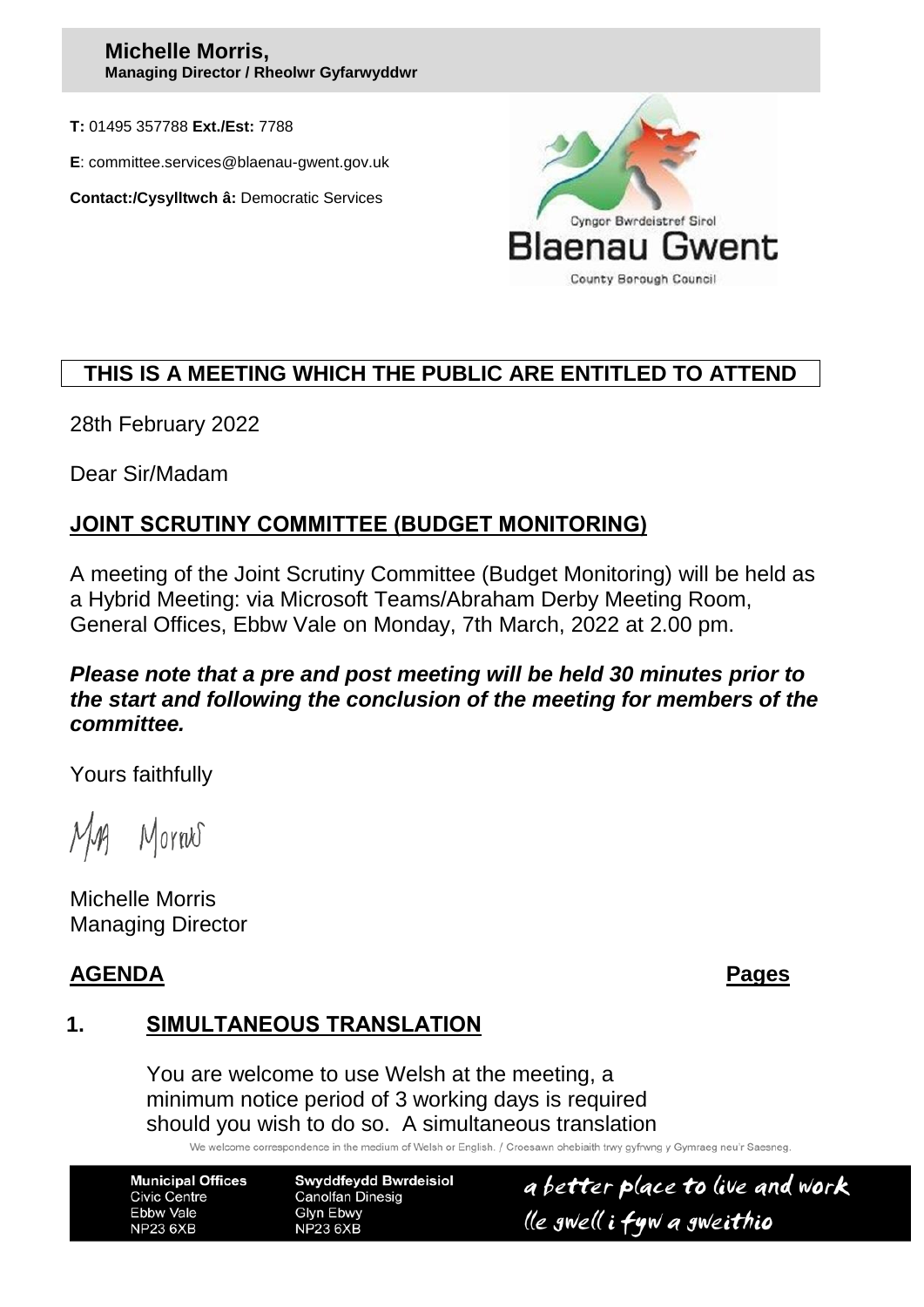will be provided if requested.

## **2. APOLOGIES**

To receive.

# **3. DECLARATIONS OF INTEREST AND DISPENSATIONS**

To receive.

#### **4. JOINT SCRUTINY COMMITTEE (BUDGET MONITORING)** 5 - 14

To receive the minutes of the Joint Scrutiny Committee (Budget Monitoring) held on 22nd November, 2021.

*(Please note the minutes are submitted for points of accuracy only).*

## **5. ACTION SHEET - 22ND NOVEMBER 2021** 15 - 20

To receive the Action Sheet.

#### **6. JOINT SCRUTINY COMMITTEE (BUDGET MONITORING)** 21 - 24

To receive the minutes of the Special Joint Scrutiny Committee (Budget Monitoring) held on 8<sup>th</sup> February, 2022.

*(Please note the minutes are submitted for points of accuracy only).*

### **7. REVENUE BUDGET MONITORING -2021/2022, FORECAST OUTTURN TO 31 MARCH 2022 (AS AT 31ST DECEMBER 2021)** 25 - 52

To consider the report of the Chief Officer Resources.

### **8. CAPITAL BUDGET MONITORING, FORECAST FOR 2021/2022 FINANCIAL YEAR (AS AT 31 DECEMBER 2021)** 53 - 74

To consider the report of the Chief Officer Resources.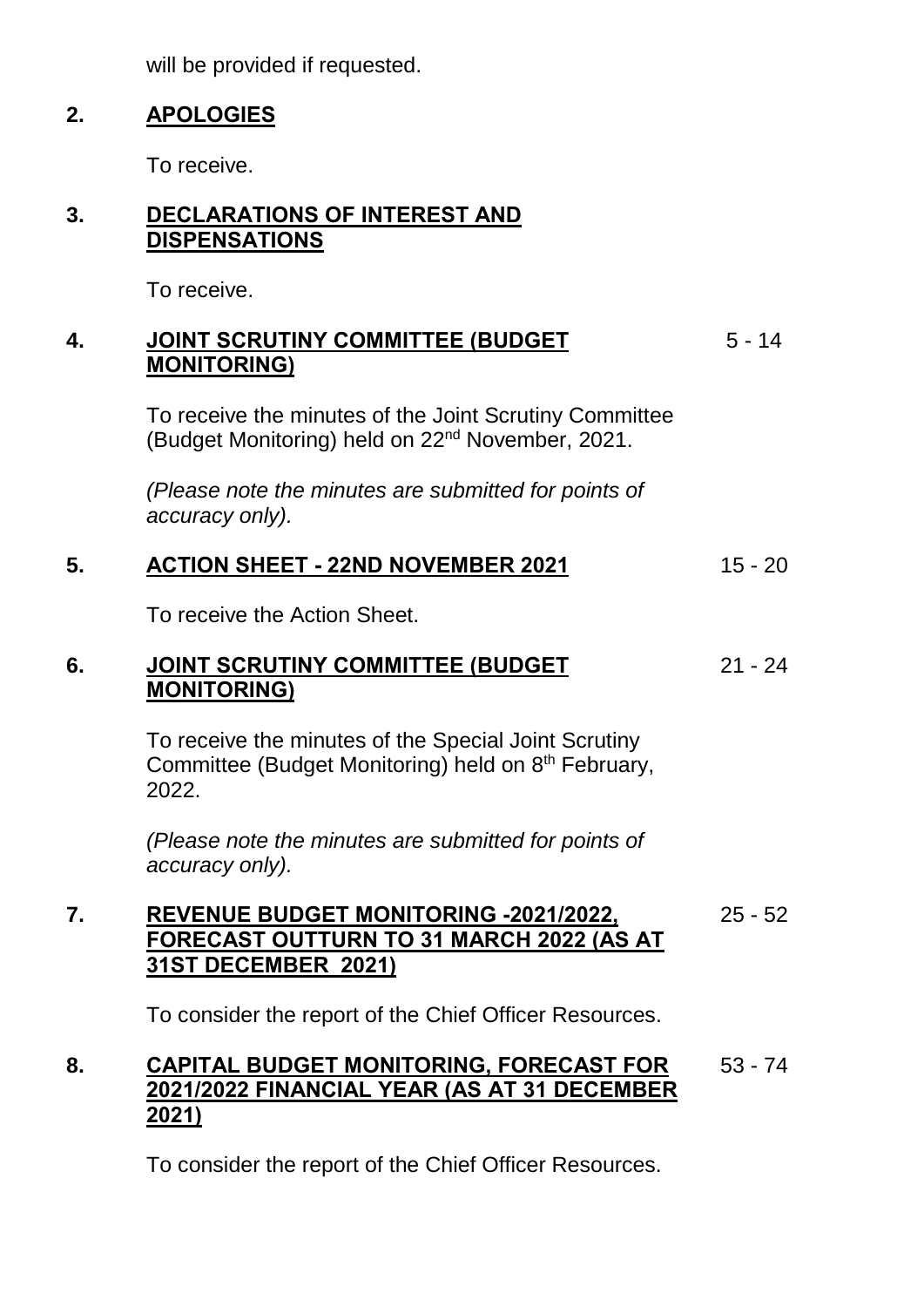#### **9. USE OF GENERAL AND EARMARKED RESERVES 2021/2022** 75 - 90

To consider the report of the Chief Officer Resources.

### **10. BRIDGING THE GAP (BTG) PROGRAMME 2021/2022 – PROGRESS UPDATE OCTOBER TO DECEMBER 2021** 91 - 112

To consider the report of the Chief Officer Resources.

To: Councillor S. Healy (Chair) Councillor M. Cook (Vice-Chair) Councillor P. Baldwin Councillor D. Bevan Councillor G. Collier Councillor M. Cross Councillor G. A. Davies Councillor G. L. Davies Councillor M. Day Councillor P. Edwards Councillor L. Elias Councillor K. Hayden Councillor J. Hill Councillor W. Hodgins Councillor J. Holt Councillor H. McCarthy Councillor C. Meredith Councillor J. Millard Councillor M. Moore Councillor J. C. Morgan Councillor J. P. Morgan Councillor L. Parsons Councillor G. Paulsen Councillor K. Rowson Councillor T. Sharrem Councillor T. Smith Councillor B. Summers Councillor S. Thomas Councillor H. Trollope Councillor D. Wilkshire Councillor B. Willis Councillor L. Winnett T. Baxter T. Pritchard